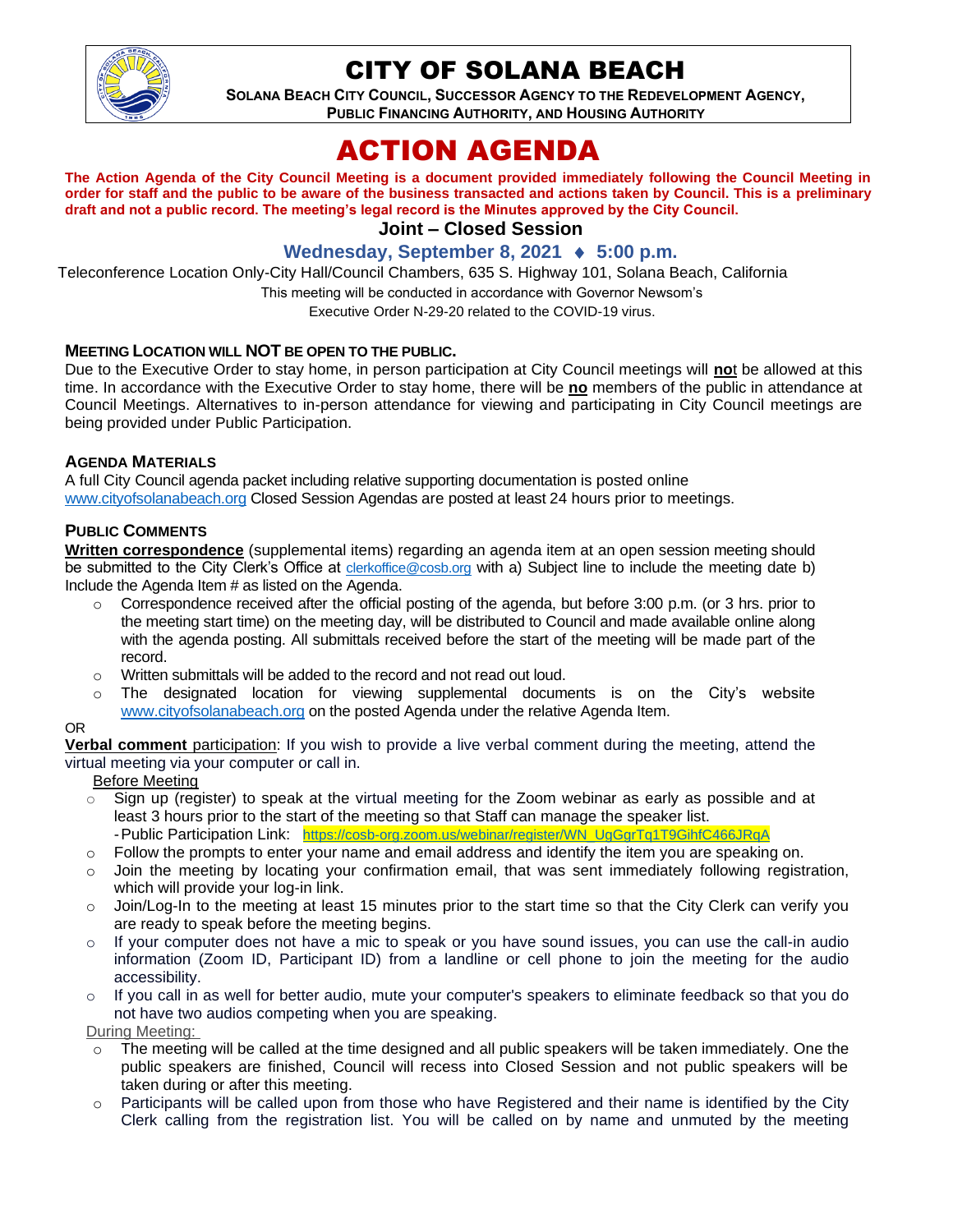organizer and then you may provide comments for the allotted time. Allotted speaker times are listed under each [Agenda s](https://urldefense.proofpoint.com/v2/url?u=https-3A__www.ci.solana-2Dbeach.ca.us_index.asp-3FSEC-3DF0F1200D-2D21C6-2D4A88-2D8AE1-2D0BC07C1A81A7-26Type-3DB-5FBASIC&d=DwMFaQ&c=euGZstcaTDllvimEN8b7jXrwqOf-v5A_CdpgnVfiiMM&r=1XAsCUuqwK_tji2t0s1uIQ&m=C7WzXfOw2_nkEFMJClT55zZsF4tmIf_7KTn0o1WpYqI&s=3DcsWExM2_nx_xpvFtXslUjphiXd0MDCCF18y_Qy5yU&e=)ection.

#### **SPECIAL ASSISTANCE NEEDED** - AMERICAN DISABILITIES ACT TITLE 2

In compliance with the Americans with Disabilities Act of 1990, persons with a disability may request an agenda in appropriate alternative formats as required by Section 202. Any person with a disability who requires a modification or accommodation in order to participate in a meeting should direct such request to the City Clerk's office (858) 720-2400 at least 72 hours prior to the meeting.

| <b>CITY COUNCILMEMBERS</b>                 |                                        |                                              |                                                   |
|--------------------------------------------|----------------------------------------|----------------------------------------------|---------------------------------------------------|
| Lesa Heebner, Mayor                        |                                        |                                              |                                                   |
| <b>Kristi Becker</b><br>Deputy Mayor       | <b>Kelly Harless</b><br>Councilmember  | David A. Zito<br>Councilmember<br>District 1 | <b>Jewel Edson</b><br>Councilmember<br>District 3 |
| <b>Gregory Wade</b><br><b>City Manager</b> | Johanna Canlas<br><b>City Attorney</b> |                                              | Angela Ivey<br><b>City Clerk</b>                  |

## **CALL TO ORDER AND ROLL CALL:**

## **PUBLIC COMMENT ON CLOSED SESSION ITEMS** *(ONLY)***:**

*Report to Council Chambers and submit speaker slips to the City Clerk before the meeting recesses to closed session.*

## **CLOSED SESSION:**

## **1. CONFERENCE WITH LEGAL COUNSEL – EXISTING LITIGATION** Pursuant to Government Code Section 54956.9(d)(1)

- Coronado, Imperial Beach, Lemon Grove & Solana Beach v. SANDAG, et al (Case No. 37- 2020-00033974-CU-MC-CTL)

#### **ACTION: No reportable action.**

## **ADJOURN:**

#### *AFFIDAVIT OF POSTING*

*STATE OF CALIFORNIA COUNTY OF SAN DIEGO CITY OF SOLANA BEACH* §

I, Angela Ivey, City Clerk of the City of Solana Beach, do hereby certify that this Agenda for the September 8, 2021 Council Meeting as called by City Council, Successor Agency for the Redevelopment Agency, Public Financing Authority, and the Housing Authority of the City of Solana Beach, California, was provided and posted on